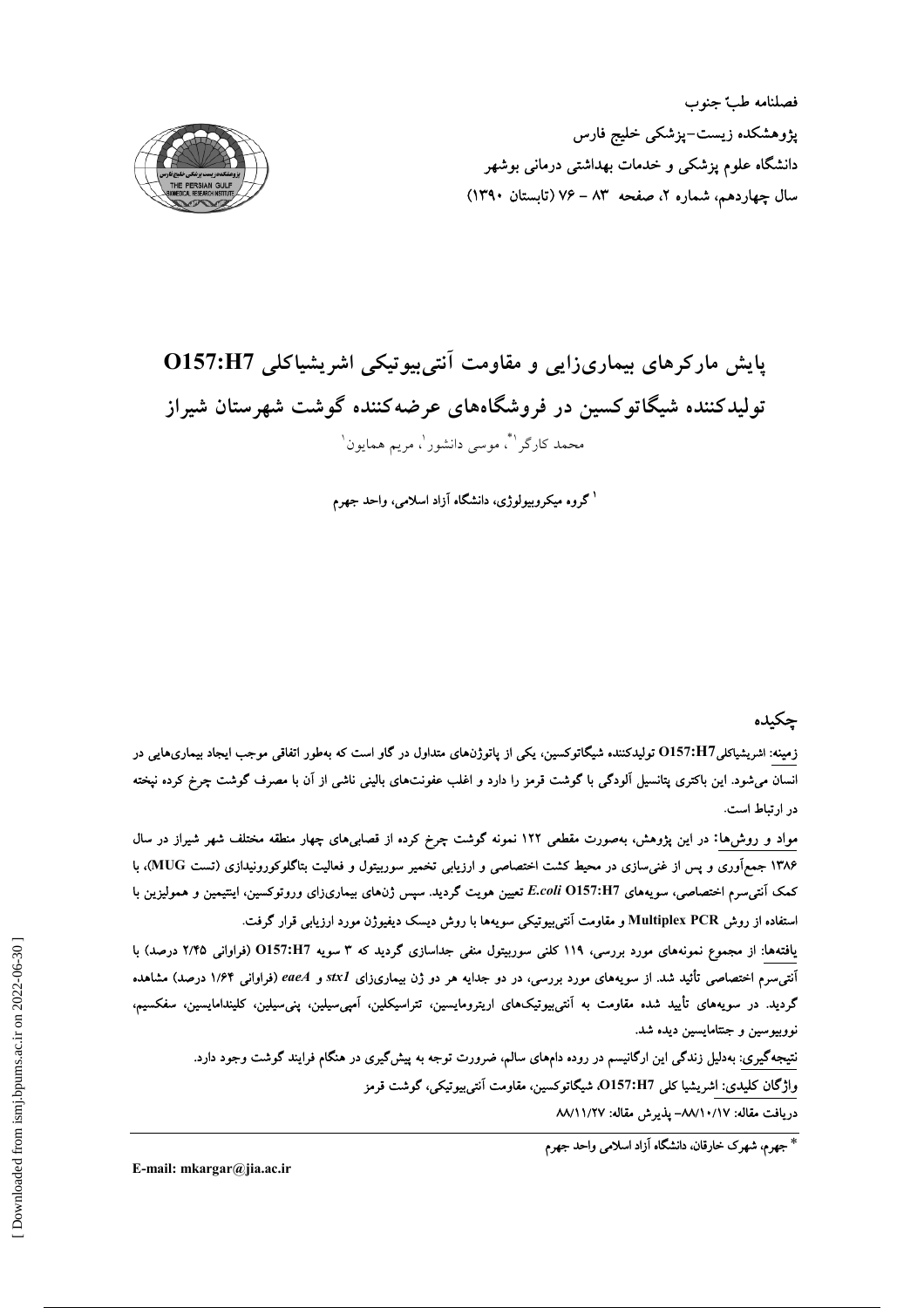#### مقدمه

سويەھاي *اشرېشياكلى O157:H7* توليد توكسين ھايى مشابه توکسین شیگلا دیسانتری ( Shigella dysenteriae) میکنند. بههمین دلیل به این باكترى ها، سويەهاى توليدكننده شيگاتوكسين می گویند. باکتری E.coli O157:H7 اولین بار طی یک همهگیری کشنده اسهال خونی (کولیت هموراژیک) در سال ۱۹۸۲ شناسایی شد. از آن زمان به بعد، بیش از ۲۰۰ سروتیپ سویههای STEC (Shiga toxin-producing E.coli) از نمونههای حیوانات، مواد غذایی و دیگر منابع جداسازی شده است. با وجود این که چندین سویه اشریشیاکلی (مانند O26 و O111) توانایی ایجاد کولیتهای هموراژیک در انسان را دارند، اما سروتیپ O157:H7 مهم ترين سروتيپ شناسايي شده است  $E. coli$  0157:H7 افراد ممكن است با) آلوده شوند اما كودكان و افراد مسن مستعدتر هستند. اوج بروز باکتری در فصل تابستان و متوسط دوره کمون آن ۳ تا ۴ روز (از ۱ تا ۸ روز) است (۲).

نشخوارکنندگان اهلی، به ویژه گاو، گوسفند و بز اصلی ترین مخازن این باکتری محسوب می شوند (۳). از مهمترین مواد غذایی که در همه گیریهای مختلف احتمال ألودگی أنها با باكترى E.coli O157:H7 وجود دارد، می توان به همبرگر، گوشت چرخکرده، شير، ماست، پنير، سبزيجات، آب ميوهها (بهويژه آبسیب)، جوانه ترب و یونجه اشاره کرد (۴).

بیماریزایی سویههای E.coli O157:H7 در ارتباط با عواملی مانند: دو سیتوتوکسین کد شونده توسط فاژ ، به نام شیگاتوکسینهای ۱ و ۲ (stx2 و stx2) و یک پروتئین غشای خارجی به نام اینتیمین میباشد که بهوسیله ژن کروموزومی eaeA کد می شود (۱ و ۳).

سویههای STEC در انسان بیماریهایی مانند اسهال خونی و بدون خون، کولیت خونریزی دهنده و سندرم اورمی همولیتیک را ایجاد میکنند. شیگاتوکسینها با ممانعت از سنتز پروتئین در ايي تليوم روده ايجاد اسهال خوني مي كنند. اينتيمين نیز پروتئین سطحی ضروری برای ایجاد أسیبهای A/E بر روی سلولهای اپی تلیال نواحی گاستروانتریتی است. اسهال شدید و سندرم اورمی همولیتیک بیشتر مربوط به سویههایی میباشد که ژن eaeA را برای اینتیمین حمل میکنند (۱ و ۳). بهطور كلي، فرايند بيماريزايي دربرگيرنده چندين نوع برهم کنش بین باکتری و میزبان است. این مراحل شامل استقرار باکتری در روده، ایجاد اسهال و آسیبهای رودهای، جذب شیگاتوکسین، واکنش توکسین با بافتهای میزبان و ایجاد پاسخهای التهابی است (۵). در ایران مطالعات اپیدمیولوژیکی انجام شده بر روی سويههاي E.coli O157:H7 در نمونههاي غذايي برخلاف نمونههای مدفوع حیوانی بسیار محدود است. با توجه به دوز عفونی بسیار اندک این باکتری (کمتر از ۱۰۰ ارگانیسم) و مقاومت آن در برابر اکثر آنتی بیوتیکها، ضرورت شناسایی منابع آلودگی و چگونگی انتقال باکتری به انسان وجود دارد. هدف از این پژوهش ارزیابی شیوع، ویروتایپینگ و مقاومت آنتى بيوتيكى باكترى E.coli O157:H7 در نمونههای گوشت چرخ کرده قصابی های شهرستان شيراز ميباشد.

# مواد و روش}کار

تعداد ۱۲۲ نمونهی گوشت چرخ کرده مخلوط گاو و گوسفند بهصورت نمونههای ۲۰۰ گرمی از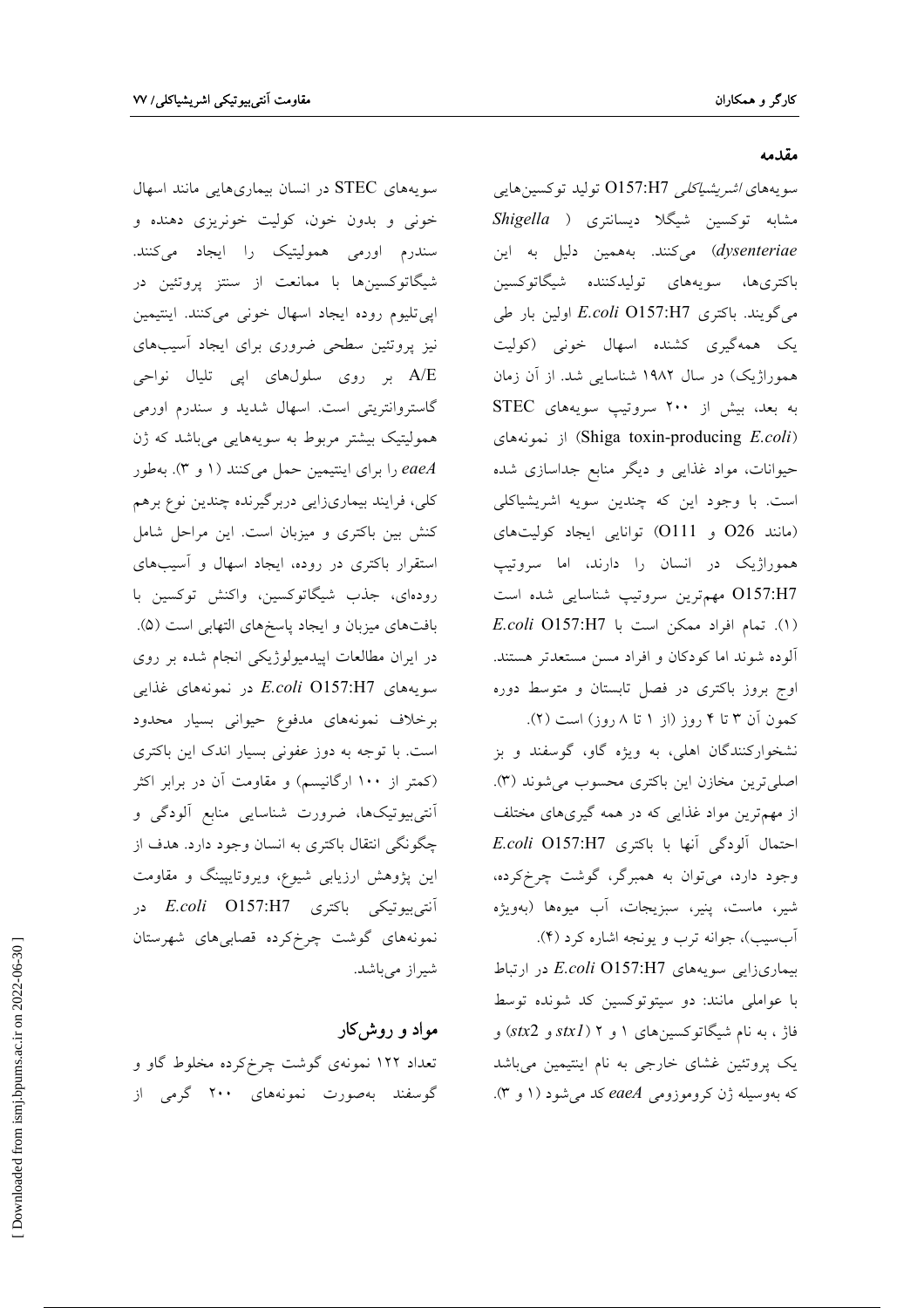(Difco) انجام شد (۶ و ۷).

قصابیهای ۴ منطقهی جغرافیایی غرب، شرق، شمال و جنوب شیراز بهصورت مقطعی در سال ۱۳۸۶ تهیه گردید. اطلاعات مربوط به مکان، زمان و فرایند تهیه نمونه در پرسشنامه تنظیمی ثبت گردید. تمامی نمونهها با حفظ زنجيره سرد به آزمايشگاه میکروب شناسی اداره استاندارد و تحقیقات صنعتی ایران در شیراز انتقال داده شد.

سپس بهمنظور غنی $\omega$ ازی ۲۵ گرم گوشت چرخکرده به ٢٢۵ ميلي[يتر محيط اشريشياكلي براث Y. واجد Oxoid واجد (E.coli broth= ECB) میلیگرم در لیتر نووبیوسین (sigma) اضافه گردید. پس از ٢۴ ساعت گرمخانهگذاری در حرارت ٣٠ درجه سانتی گراد، از محیط یاد شده بر روی محیط سوربیتول مککانکی آگار( sorbitol-MacConkey  $\cdot$ /۰۵ = agar) شركت Lab.M حاوى ۱۰/۰۵ میلی گرم در لیتر سفیکسیم شرکت (Oxoid) و ۲/۵ میلیگرم در لیتر تلوریت پتاسیم شرکت (Oxoid) تلقیح و در دمای ۳۷ $^{\circ}$  بهمدت ۲۴ ساعت گرمخانهگذاری شد. برای ارزیابی تخمیر لاکتوز و تعیین هویت باکتریهای جداسازی شده از رد بایل آگار ويولت محيطهاي (violet red bile agar =VRBA) شركت و ائوزين متيلن بلوآگار ( EMB=Eosin Methylene Blue) شركت Merck استفاده گرديد.

همچنین بهمنظور بررسی فعالیت بتاگلوکورونیدازی، باکتریهای تأئید شده بهعنوان اشریشیاکلی بر روی محیط کروموآگار اختصاصی O157 کشت داده و به مدت ۲۴ ساعت در دمای ۳۷°C گرمخانهگذاری شدند. تأئید نهایی کلنیهای سوربیتول منفی و بتاگلوکورونیداز منفی با استفاده از تست آگلوتيناسيون با آنتي سرم اختصاصي O157:H7

روش استاندارد دیسک دیفیوژن (Disk Diffusion) بر روی محیط کشت مولر هینتون آگار (Merck) با استفاده از دیسکهای آنتیبیوتیکی پنیسیلین (۱۰ میکروگرم)، آمپی سیلین (۱۰ میکروگرم)، تتراسیکلین (۳۰ میکروگرم)، سولفامتوکسازول- تریمتوپریم (۲۵ میکروگرم)، جنتامایسین (۱۰ میکروگرم)، اریترومایسین (۱۵ میکروگرم)، آمیکاسین (۱۰ میکروگرم)، کلرامفنیکل (۳۰ میکروگرم)، نووبیوسین (۵ میکروگرم)، سفکسیم (۳۰ میکروگرم) و کلیندامایسین (۱۰ میکروگرم) انجام گردید (۸). استخراج DNA با استفاده از کیت <sup>TM</sup>DNP (شرکت سیناژن) انجام گرفت. برای انجام روش Multiplex PCR بهمنظور ارزيابي همزمان ژنهاي بیماریزا، از پرایمرهای معرفی شده توسط سانتانیلو (Santaniello) در سال ۲۰۰۷، در شرایط حرارت ۹۵ درجه سانتي گراد ۳ دقيقه (واسرشت ابتدايي)، حرارت ۹۵ درجه سانتی گراد ۲۰ ثانیه (Denaturation)، حرارت ۵۸ درجه سانتیگراد ۴۰ ثانیه (Annealing)، حرارت ٧٢ درجه سانتي گراد ٩٠ ثانيه (Extension) و حرارت ٧٢ درجه سانتي گراد ۵ دقيقه (گسترش نهايي) استفاده شد (۹ و ۱۰).

مقاومت آنتی بیوتیکی سویههای جداسازی شده، با

نتايج بهدست آمده با استفاده از نرمافزار SPSS ( SPSS USA.Il.Chicago.Inc) نسخه ۱۳ و آزمون مربع کای و آزمون دقیق فیشر مورد تجزیه و تحلیل قرار گرفت. مرز معنادار روی (P<۰/۰۵) قرار داده شد.

#### بافتهها

در این پژوهش تعداد ۱۲۲ نمونه گوشت چرخ کرده (مخلوط گاو و گوسفند) از قصابیهای مناطق مختلف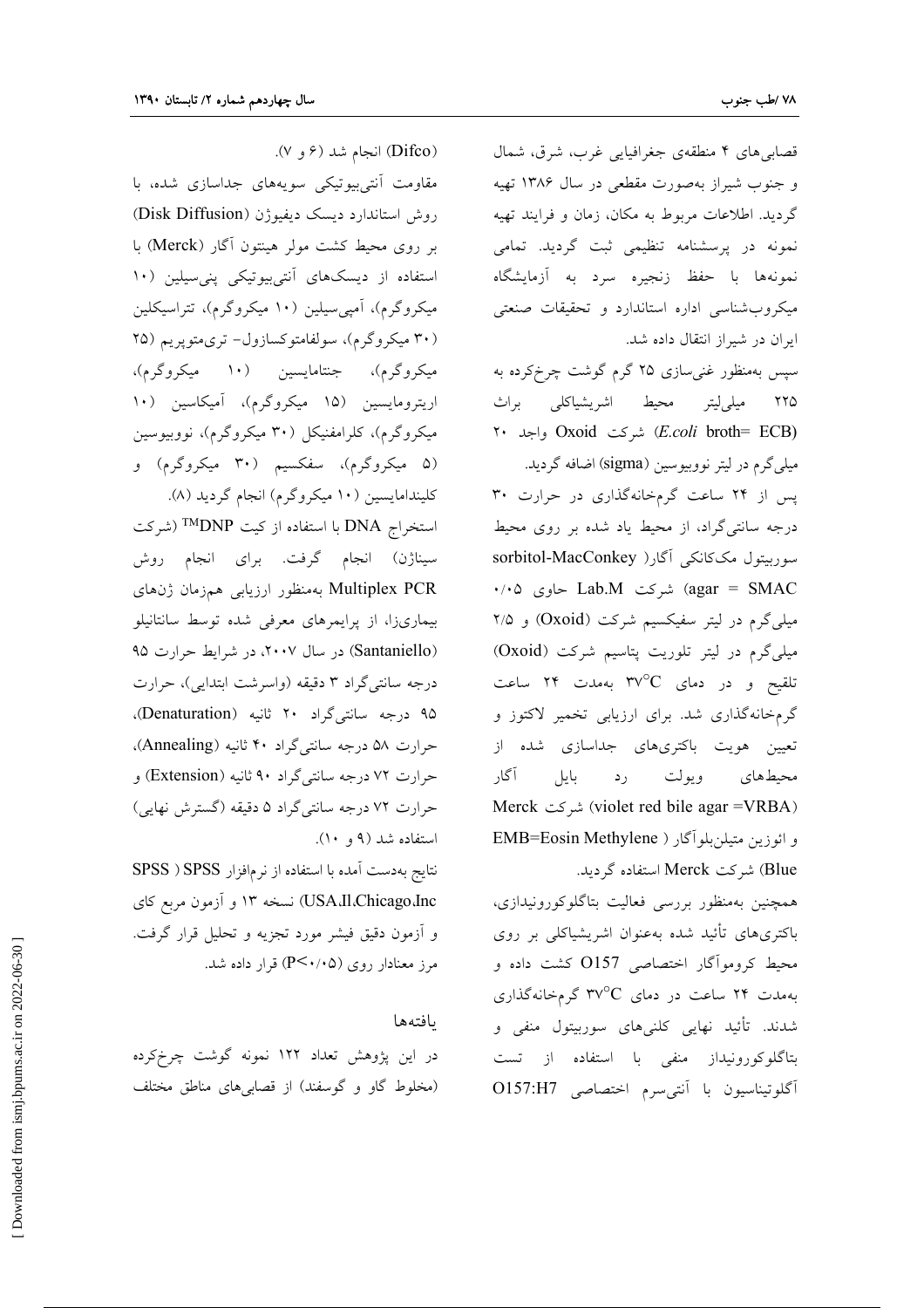جغرافیایی شیراز مورد مطالعه قرار گرفت. در مجموع، تعداد نمونههای جمع|وری شده از مناطق مختلف غرب، شرق، شمال و جنوب (بهترتیب ۲۹ (۲۳/۷۷ درصد)، ۳۰ (۲۴/۵۹ درصد)، ۳۳ (۲۷/۰۵ درصد) و ۳۰ (۲۴/۵۹ درصد نمونه) بود.

از مجموع نمونههای مورد بررسی از ۱۱۹ نمونه (فراوانی ۹۷/۵۴ درصد)، در محیط CT-SMAC کلنیهای سوربیتول منفی جداسازی گردید که پس از کشت برروی محیطهای اختصاصی، از ۱۹ نمونه (فراوانی ۱۵/۵۷ درصد) اشریشیاکلی جداسازی شد. با استفاده از آزمون کای دو مشخص گردید که بین عدم تخمیر سوربیتول و محل نمونهگیری رابطه معنیداری وجود دارد (۲۰۲-ج). از نمونههای مورد بررسی ۱۰ نمونه (فراوانی ۸/۱۹ درصد) فاقد فعاليت بتاگلوكورونيدازي (تست منفي MUG) بودند که از این تعداد، ۳ سویه O157:H7 (فراوانی ۲/۴۵ درصد) با استفاده از آنتی سرم O157:H7 تأئید گردید. از مارکرهای بیماریزای مورد بررسی، ژنهای eae (۸۹۰ 1/۶۴ (۵۲۴ (۵۲۴ ) در دو باکتری (فراوانی ۱/۶۴ ) درصد) مشاهده گردید (شکل ۱).



شكل ١) نمايش ژنهاي بيماريزاي تعيين شده با روش Multiplex PCR توسط پرايمرهاي اختصاصي بر روي ژل آگاروز. كترل مثبت واجد ژنهاي stx1(614 bp))، 779 (779 caeA) و bp ٨٩٠) (١) ، ماركر 100 (٢) ، كترل منفى (٣)، نمونههای مثبت (۴ و ۶) و نمونه منفی (۵)

نتايج حاصل از بررسى حساسيت دو سويه E.coli O157:H7 در برابر آنتی بیوتیکهای مورد بررسی، نشاندهنده مقاومت باکتریها به آنتیبیوتیکهای اريترومايسين، تتراسيكلين، آمپي،سيلين، پني،سيلين، كليندامايسين، سفكسيم، نووبيوسين و جنتامايسين بود. همچنین یک باکتری به آنتیبیوتیکهای سولفامتوکسازول، تریمتوپریم و کرامفنیکل مقاوم و یک باکتری نیز به این دو آنتیبیوتیک حساس بود. هر دو باکتری اشریشیا کل<sub>ی</sub> O157:H7 جداسازی شده از نمونههای گوشت چرخ کرده در این پژوهش، نسبت به آنتیبیوتیک آمیکاسین حساس بودند.

## بحث

جداسازی سویههای E.coli O157:H7 از مدفوع گوسفندان سالم نشاندهنده شواهد اپيدميولوژيكى ارتباط بین بیماری انسان و مصرف محصولات آلوده با كودهاى حيوانى مىباشد (٣). E.coli O157:H7 یک یاتوژن انسانی منسوب به گاوسانان است و بنابراین توانایی آلودهکردن گوشت قرمز را دارد. همچنین بهدلیل توانایی استقرار باکتری در روده حیوانات به ویژه گاو، احتمال آلودگی گوشت با محتویات روده حیوان در طی کشتار وجود دارد. در بررسیهای انجام شده، آلودگیهای این سویه، اغلب در ارتباط با مصرف گوشت چرخ کرده نیمپز بوده است. منشا آلودگی گوشت چرخ کرده با این ارگانیسم، در نتيجه آلودگي لاشه حيوان است. زيرا گاوسانان می توانند باکتری را در مدفوع خود حمل کرده و باعث آلودگی یوست و لاشه شوند (۱۱).

تقریبا ۳۰ درصد گاوسانان ناقلین بدون علامت E.coli O157:H7 هستند. بنابراین، روشهایی که بر کاهش جمعیت باکتری در غذاهای حیوانی قبل از ورود آنها به زنجیره غذایی انسان تأکید دارند،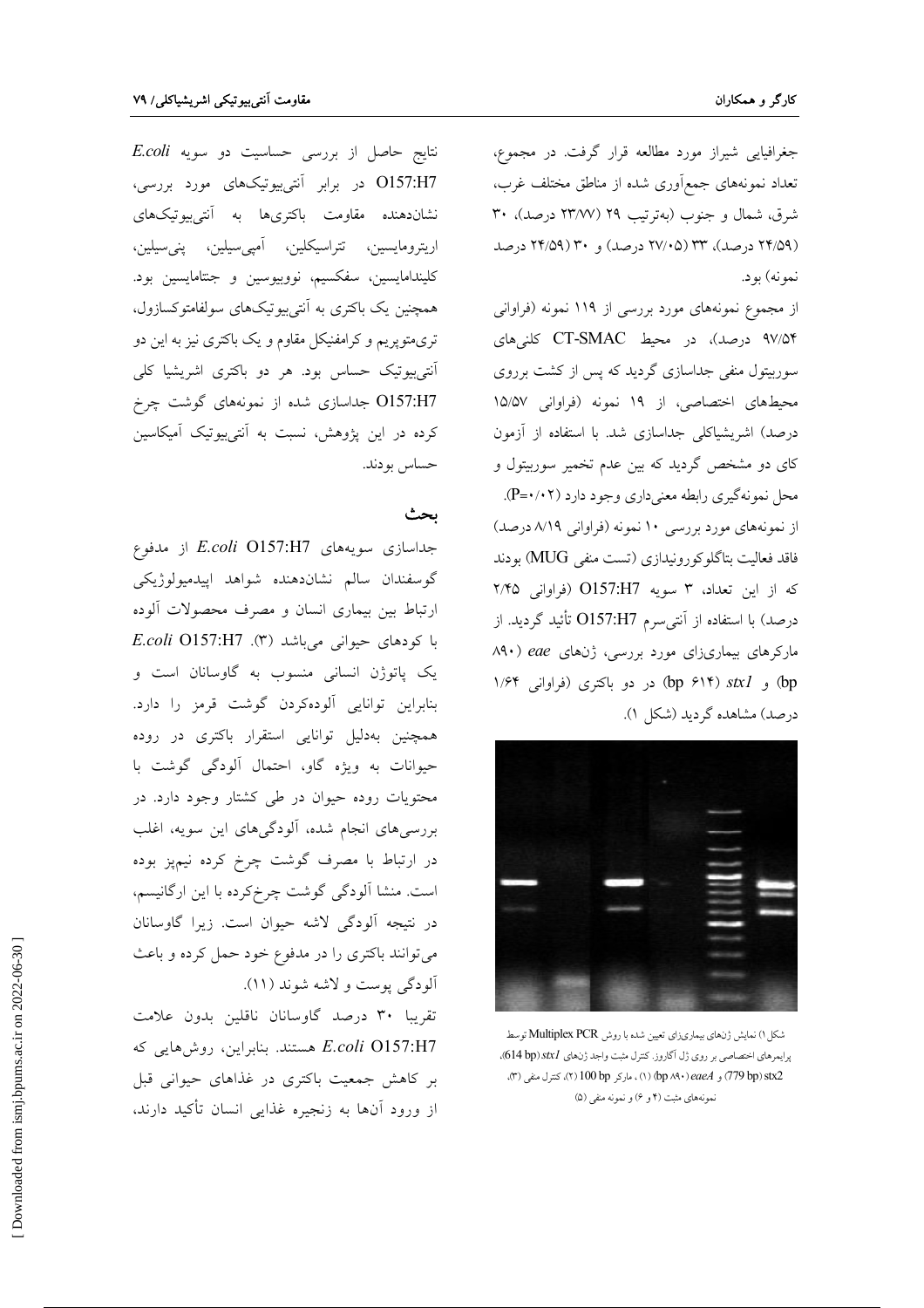دارای اهمیت ویژهای در کاهش بیماریهای انسانی هستند (۱).

درصد شيوع O157 در آمريكا ۱۷/۸ درصد (الدر (Elder) و همکاران سال ۲۰۰۰)، ایتالیا ۱۲ درصد (بوناردی (Bonardi) و همکاران سال ۲۰۰۱)، ایرلند ۱۱ درصد (مک ایوی (McEvoy) و همکاران سال ۲۰۰۳)، انگلستان ۱/۴ درصد (چايمن (Chapmam) و همکاران سال ۲۰۰۱)، بلژیک ۱/۰۲ درصد (توتنال (Tutenal) و همکاران سال ۲۰۰۳)، ترکیه ۳/۶ درصد (گون (Gun) و همکاران سال ۲۰۰۳) و جمهوری چک ۱ درصد (لوکاسووا (Lukasova) و همکاران سال ۲۰۰۴) گزارش شده است (۱۲).

راهکارهای متنوعی شامل تغییر در عملکردهای مزرعهای، اصلاح رژیم غذایی گاو، واکسیناسیون و تزریق فاژهای لیتیک و باکتریهای پروبیوتیک به منظور كاهش مقدار E.coli O157:H7 در گاوهای زنده و بهدنبال آن کاهش آلودگی در گوشت، پیشنهاد شده است (١٣).

در فرانسه اولین شیوع گسترده O157:H7 (۶۹ مورد)، در سال ۲۰۰۵ گزارش گردید که با مصرف گوشت چرخ کرده در ارتباط بود و مشخصه اصلی سویههای STEC مرتبط با بیماری، تولید شیگا توكسين هاى stx2 stx2 و واريتههاى stx2 بود. البته واریتههای اختصاصی میزبانهایی مثل گوسفند (stx2d) و خوک (stx2e) بیماریزایی کمتری برای انسان دارند (١۴). در بررسی سال ۲۰۰۶ توسط ایلماز (Yilmaz) و همکاران بر روی نمونههای گوشت گاو در ترکیه، وجود ژنهای stxlههای stxl و stx2 در ۲۶ سویه O157:H7 نشان داده شد (۱۵).

در مطالعات متعددی که طی سالهای ۲۰۰۰ و ۲۰۰۳ انجام گردید اغلب سویههای E.coli O157

جداسازی شده از لاشههای گوشت، از نظر وجود ژنهای stx2 stx1 و eae مثبت بودند (١۶). در پژوهش ما در سویههای جداسازی شده فقط ژنهای stxl و eae مشاهده گردید. یکی از ویژگیهای  $E. coli$  O157:H7 تفاوت در فاكتورهاى ویرولانس سویههای مختلف آن میباشد. با اینکه وجود تمامی ژنهای بیماریزای مورد بررسی در یک سویه میتواند دلیلی بر بیماریزایی بیشتر سویهها محسوب شود، اما شباهت فاكتورهاي ويرولانس سویههای جدا شده از مناطق مختلف میتواند نشاندهنده شیوع یک سویه در مکان مورد پژوهش و معیاری برای اندازهگیری شدت بیماریزایی باکتریهای در حال چرخش باشد.

در پژوهش قبلی ما در جهرم بر روی ۵۰۰ نمونه شیر، ۱۷ باکتری O157:H7 جداسازی گردید که ۰/۲ درصد از کل نمونهها، تولیدکننده وروتوکسین (stx2) بودند (١٧). همچنین در پژوهش دیگر بر روی نمونه مدفوع کودکان زیر ۵ سال در شهرستان مرودشت، از ۶۱۵ نمونه مورد بررسی از ۷ کودک  $E. coli$  (فراوانی ۱/۱۴ درصد)، باکتری (E.coli O157:H7 جداسازی گردید و تنها در یکی از سویههای جدا شده ژنهای stxl و eaeA (فراوانی ۰/۱۶ درصد) مشاهده گردید (۱۸). جمشیدی و همکاران ۱۰۰ نمونه گوشت چرخ کرده را بهصورت تصادفی در ماههای خرداد و تیر سال ۱۳۸۴ از فروشگاههای عرضه گوشت در سطح شهرستان مشهد جمع آوری نموده و با تست PCR تنها یک نمونه را به عنوان سروتيب O157:H7 تأييد كردند (١٩).

در پژوهش ما از میان ۱۲۲ نمونه گوشت چرخکرده مخلوط گاو و گوسفند، سه سويه O157:H7 (فراواني ۲/۴۵ درصد) با استفاده از آنتی سرم اختصاصی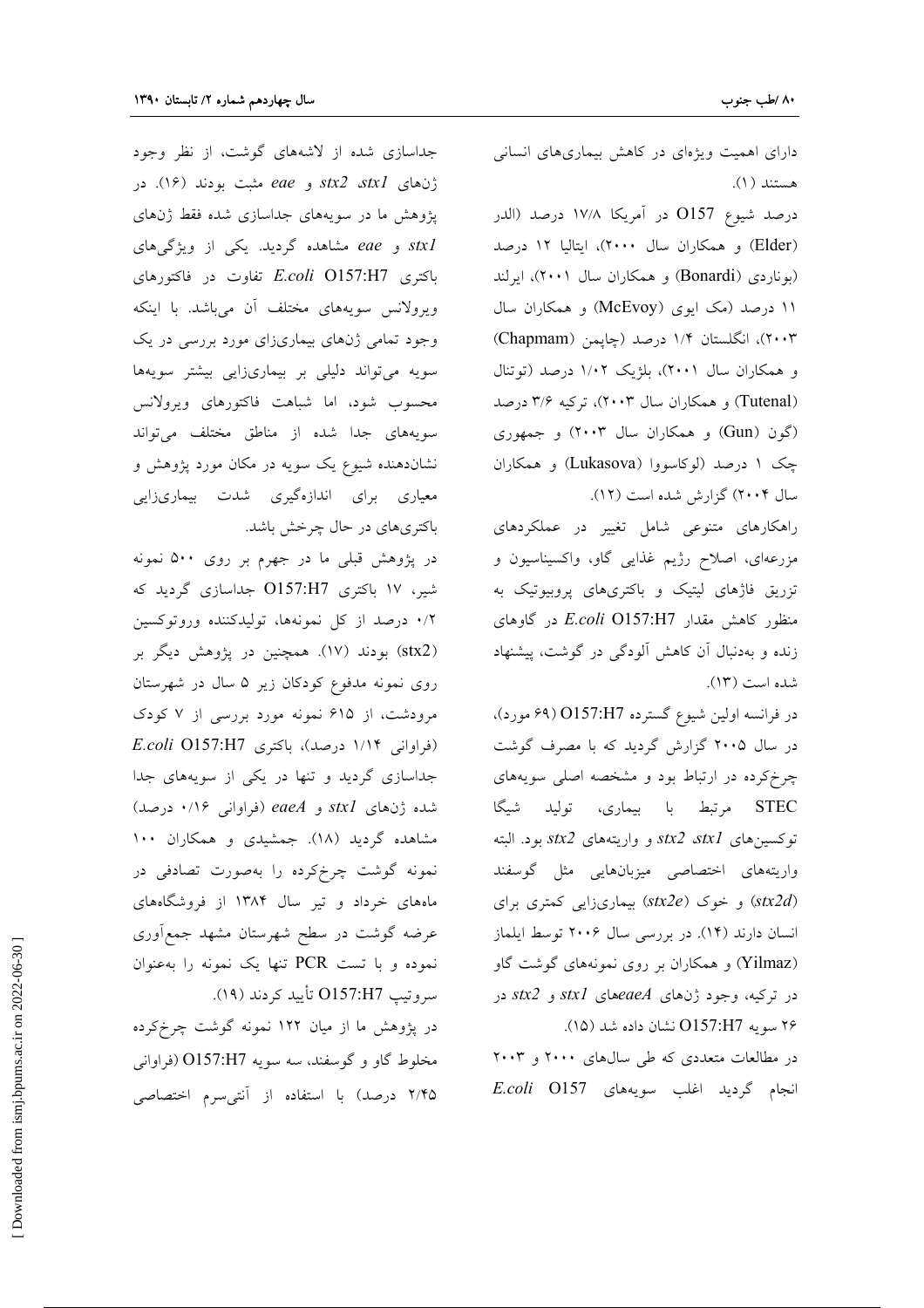شناسایی و از دو باکتری ژنهای stxl و eae (فراوانی ۱/۶۴ درصد) جداسازی شد. آمارها نشان میدهد که در مناطق مختلف شيوع سويهها مى تواند متفاوت باشد. اما برای نتیجهگیری دقیقتر در این مورد نیاز به مطالعات همزمان و گستردهتر بر روی نمونههای کلینیکی، مواد غذایی و مواد لبنی در مدت زمان طولانی تر میباشد. با توجه به اینکه ممکن است تنها  $E. coli$  استفاده از روش سرولوژی برای تأئید باکتری O157:H7 كارايي لازم را نداشته باشد، بههمين دليل بهمنظور شناسايي دقيقتر جدايههاى مشكوك، علاوه بر ویروتایپینگ ، ارزیابی ژنهای  $\mathrm{O}$  و  $\mathrm{H}$  با روش PCR نیز پیشنهاد میگردد.

باکتریهای E.coli O157:H7 جداسازی شده از نمونههای کلینیکی، مواد غذایی و نمونههای حیوانی طی بررسیهای گوناگون مقاومت آنتیبیوتیکی بالایی را از خود نشان دادهاند. یکی از مسائلی که باعث افزايش اهميت E.coli O157:H7 مى شود، وجود مقاومت آنتي بيوتيكي اين باكترى است (٢٠).

در مطالعه بیرنه (Byrne) و همکاران، ۱۸ درصد سويههاي O157:H7 بهحداقل يكي از ١٨ تركيب ضدمیکروبی تست شده مقاوم بودند. ۶ مورد از ۱۱ باکتری جداسازی شده نیز به سولفامتوکسازول، استریتومایسن و تتراسیکلین مقاوم بودند. منگ (Meng) و همکاران از ۹ سویه جداسازی شده از گوشت چرخکرده دو نمونه مقاوم به استریتومایسین، سولفامتوکسازول وتتراسیکلین جدا کردند (۲۱).

در پژوهش قبلی ما بر روی نمونههای شیر تمامی باکتری های جداسازی شده، به سه آنتی بیوتیک

آمپی سیلین، نووبیوسین و پنی سیلین مقاومت داشتند و ٧٢/٢ درصد آنها نيز حداقل به يک يا دو آنتيبيوتيک نیمه مقاوم بودند (۶). سویههای جداسازی شده در این پژوهش نیز به اکثر آنتی بیوتیکها مقاوم بودند. افزایش مقاومت أنتیبیوتیکی در نقاط مختلف دنیا بهعنوان یک مشکل اساسی مطرح میباشد و اطلاع از حساسیت و مقاومت آنتیبیوتیکی، در درمان نقش اساسی دارد (۲۲). بهطور کلی در کشورهای در حال توسعه پژوهشهای محدودی در مورد شیوع و بیماریزایی باکتری E.coli O157:H7 انجام شده است و شاید یکی از دلایل گزارش موارد کمتر شیوع نیز همین مسأله باشد. از این رو بررسی هم زمان نمونههای کلینیکی و مواد غذایی و پایش مارکرهای مولکولی و مقاومت آنتیبیوتیکی میتواند به فهم بهتر اهمیت بیماریزایی و شیوع آن در ایران کمک نماید. همچنین گوشت چرخکرده نیز بهدلیل تنوع منشا دامی و میزان قابل توجه مصرف می تواند هدف مناسبی برای پایش شیوع باکتری E.coli O157:H7 محسوب شود. با توجه به این که باکتری E.coli O157:H7 نرمال فلورای روده گاوسانان میباشد، پایش مکرر این باکتری ضروری بهنظر میرسد. همچنین این باکتری را میتوان بهعنوان يک شاخص بهداشتي بهمنظور ارزيابي ألودگي گوشت در نظر گرفت. از طرفی توصیههای بهداشتی در زمان انتقال دام و تهيه گوشت، مي تواند در كاهش آلودگی محصولات دامی مؤثر باشد.

تشکر و قدردان<sub>ی</sub>: نویسندگان این مقاله از سرکار خانم مهین خیمهکبود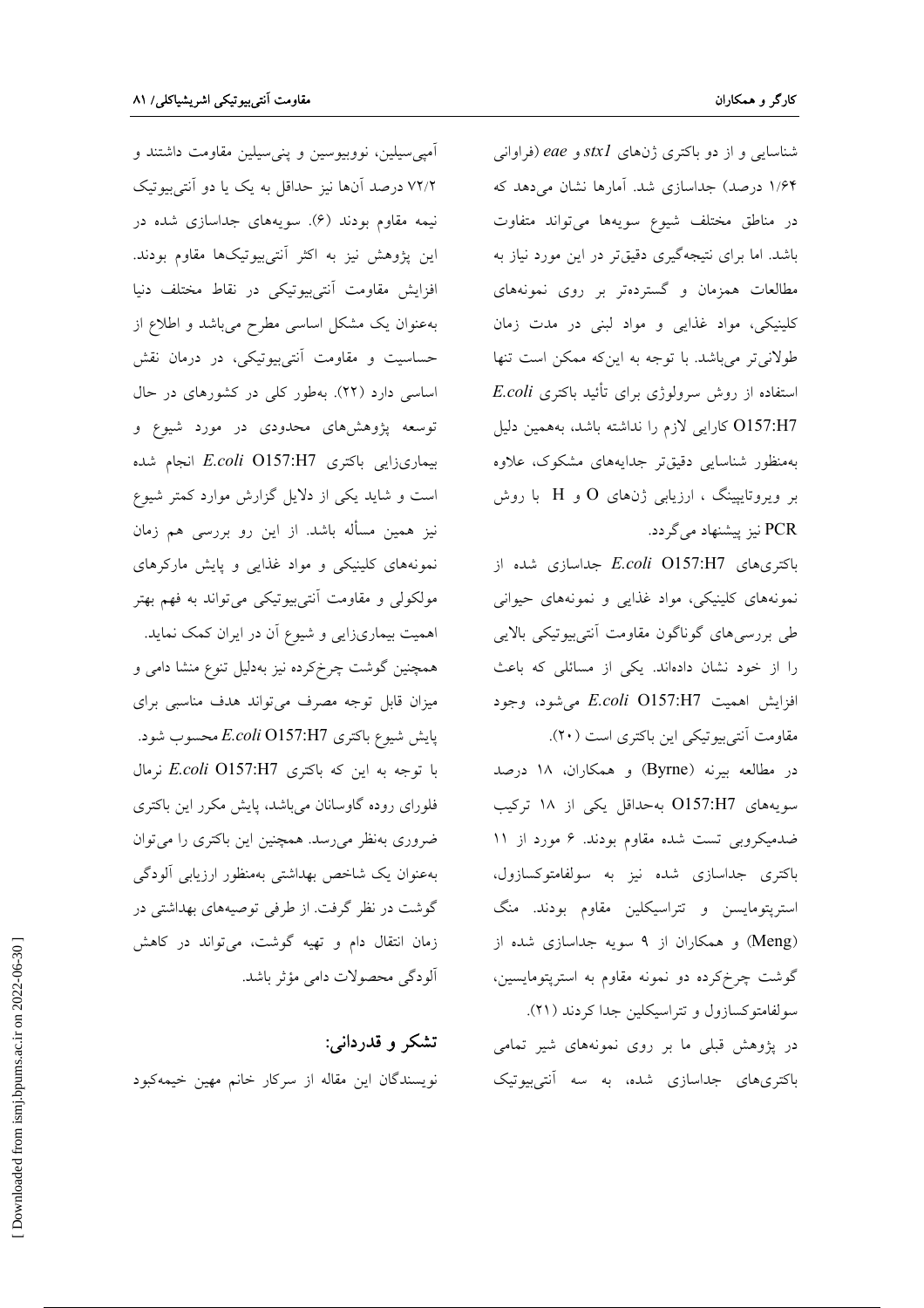اسلامی جهرم به دلیل همکاری صمیمانه در اجرای این یژوهش کمال سیاس را دارند.

## **References:**

- 1.Callaway TR, Elder RO, Keen JE, et al. Forage Feeding to Reduce Preharvest Escherichia coli Populations in Cattle, a Review. J Dairy Sci 2003; 86: 852-60.
- 2. Boyce T, Swerdlow DL, Griffin PM. Escherichia coli O157:H7 and the Hemolytic-Uremic Syndrome. New Eng J Med 1995; 333: 364-8.
- 3. Turutoglu H, Ozturk D, GulerL, et al. Presence and Characteristics of Sorbitol-Negative Escherichia coli O157 in Healthy Sheep Faeces. Vet Med 2007; 52: 301-7.
- 4. Heuvelink AE, Biggelaar FLAM, Zwartkruis-Nahuis JTM, et al. Occurrence of Verocytotoxin-Producing Escherichia coli O157:H7 on Dutch Dairy Farms. J Clin Microbiol 1998; 36: 3480-7.
- 5. Paton JC, Paton AW. Pathogenesis and Diagnosis of Shiga Toxin-Producing Escherichia coli Infections. Clin Microbial Rev 1998; 11: 450-79.
- 6. Kargar M, Heidary S, Abbasian F, et al. [Survey of Prevalence and Antibiotic Susceptibility & Verotoxin Production of E.coli Verotoxigenic (E.coli O157:H7) in Row Milk of Jahrom Cows]. Iran J Infect Dis Trop Med 2006; 34: 7-11.
- 7.Islam MA, Heuvelink AE, de Boer E, et al. Shiga-Toxin-Producing Escherichia coli Isolated From Patients with Diarrhoea in Bangladesh. J Med Microbiol 2007; 56: 380-5.
- 8. Bidet P, Mariani-Kurkdjian P, Grimont F, et al. Characterization of Escherichia coli O157:H7 Isolates Causing Haemolytic Uraemic Syndrome in France. J Med Microbiol 2005; 54: 71-5.
- 9. Santaniello A, Gargiulo A, Borrelli L, et al. Survey of Shiga-Toxin Producing Escherichia coli in Urban Pigeons (Columba Livia) in the City of Napoli, Italy. Ital J Anim Sci 2007; 6:  $313-6.$
- 10.Kim J, Kim S, Kwon N, et al. Isolation and Identification of Escherichia coli O157:H7 Using Different Detection Methods and

کارشناس ارشد اداره استاندارد و تحقیقات صنعتی وآقای مهدی کارگر کارشناس آزمایشگاه دانشگاه آزاد

Molecular Determination by Multiplex PCR and RAPD. J Vet Sci 2005; 6: 7-19.

- 11. Barkocy G, Edwards K, Nou X, et al. Methods for Recovering Escherichia coli O157:H7 from Cattle Fecal, Hide, and Carcass Samples: Sensitivity and Improvements. J Food Prot 2005; 68: 2264-8.
- 12. Chahed A, China B, Maini J, et al. Prevalence of enterohaemorrhagic Escherichia coli from serotype O157 and other attaching and effacing Escherichia coli on bovine carcasses in Algeria. J Appl Microbiol 2006;  $101:361-8.$
- 13. Rena Orr. The Prevalence of E. coli O157:H7 in Cattle. International Food Safety Network Infosheet 2000. (Accessed in February 2, 2011, at http://www.foodsafety. ksu.edu).
- 14. Pradel N, Bertin Y, Martin C. Molecular Analysis of Shiga Toxin-Producing Escherichia coli Strains Isolated from Hemolytic-Uremic Syndrome Patients and Dairy Samples in France. App Environ Microbiol 2008; 74: 2118-28.
- 15. Yilmaz A, Gun H, Ugur M, et al. Detection and frequency of vt1 , vt2 and eae genes in Escherichia coli O157:H7 and O157 strains isolated from cattle, cattle carcasses and abbatoir environment in Istanbul. Int J Food Microbiol 2006; 106: 213-7.
- 16. Verela-Hernandez JJ, Cabrra-Diaz Е. Cardona lopez MA, et al. Isolation and characterization of shiga toxin-producing Escherichia coli O157:H7 and non-O157 from beef carcasses at a slaughter plant in mexico. Int J Food Microbiol 2007; 113: 237-41.
- 17. Kargar M, Heidary S, Kafilzade F, et al. Isolation & Characterization of Verotoxin Producing E.coli O157:H7 Strains in Row Milk of Jahrom Cows. J Food Technol Nut 2009; 3: 62-9.
- 18. Kargar M, Homayoon M, Yaghoobi R, et al. Prevalence of Virulence Genes stx1, stx2, hly and eaeA with Multiplex PCR from